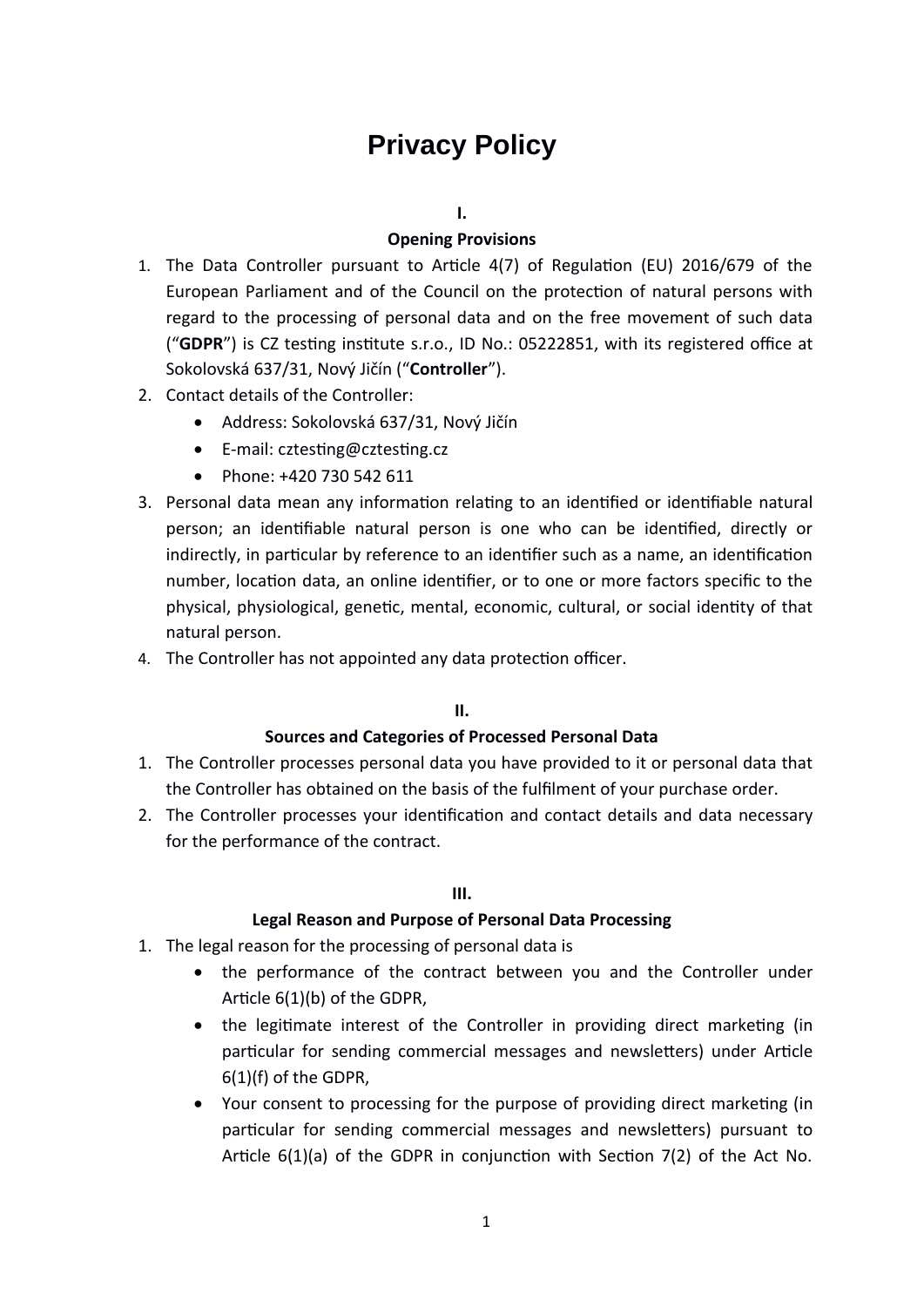480/2004 Coll., on certain Information Society Services, if no goods or services have been ordered.

- 2. The purpose of the processing of personal data is
	- to process your purchase order and exercise the rights and fulfil the responsibilities arising from the contractual relationship between you and the Controller; the purchase order requires personal data necessary for its successful completion (name and address, contact details), provision of personal data is a necessary requirement for the conclusion and performance of the contract, as the contract cannot be concluded or performed by the Controller if personal data are not provided,
		- to send commercial communications and conduct other marketing activities.
- 3. The Controller is not involved in automated individual decision-making within the meaning of Article 22 of the GDPR. You have given your explicit consent to such processing.

# **IV.**

# **Data Retention Period**

- 1. The Controller retains personal data
	- for the period necessary for the exercise of rights and fulfilment of obligations arising from the contractual relationship established between you and the Controller and for the exercise of claims under such contractual relationships (for a period of 15 years following the termination of the contractual relationship).
	- until the consent to the processing of personal data for marketing purposes is revoked, for a maximum of 10 years if personal data are processed under a consent.
- 2. Upon the lapse of the retention period, the Controller shall erase the personal data.

# **V.**

# **Recipients of Personal Data (Subcontractors of the Data Controller)**

- 1. Recipients of personal data are partners
	- involved in the delivery of goods / services / payment processing under the contract,
	- involved in the provision of the services,
	- providing marketing services.
- 2. The Controller does not intend to transfer the personal data to a third country (non-EU countries) or to an international organisation. The recipients of personal data in third countries are providers of mailing services / cloud services.